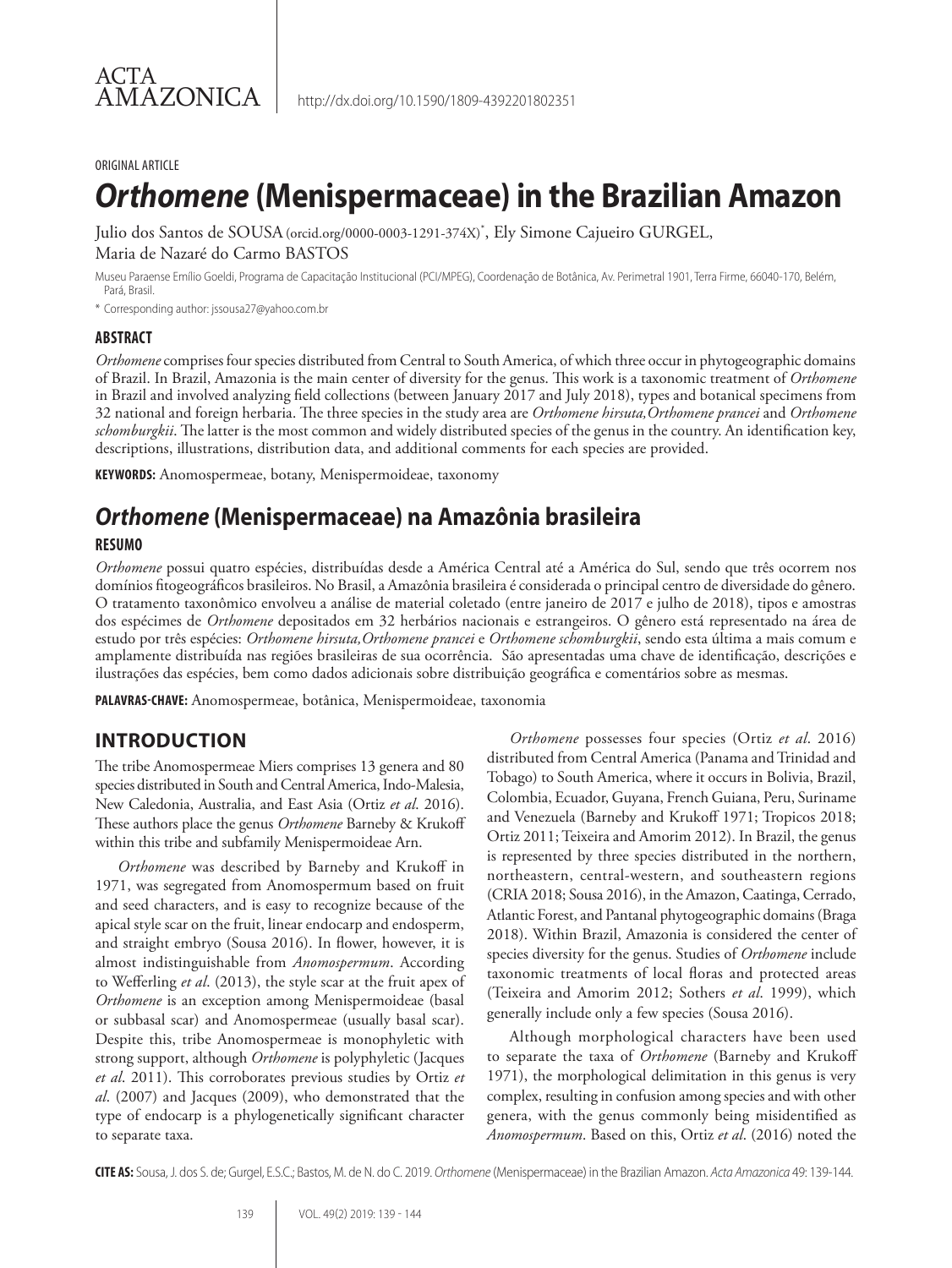need for more comprehensive sampling to better understand the taxonomy of the genus.

The objective of this study was to produce a taxonomic treatment of *Orthomene* in the Brazilian Amazon, which better identifies the species and advances what is known about the genus in the Neotropics.

# **MATERIAL AND METHODS**

The study was conducted using recently collected specimens and material archived at the following herbaria: HERBAM, HUEFS, MG, IAN, INPA, NY, R, RB, S, and UFMT (abbreviations according to Thiers 2018). We conducted field trips between January 2017and July 2018 in order to collect fertile specimens in the Brazilian Amazon (states of Acre, Amapá, Amazonas, Maranhão, Mato Grosso, Pará, Rondônia, Roraima and Tocantins), in the rainy and dry seasons. The specimens were described and illustrated with the aid of a stereomicroscope (Leica EZ4D). Morphological terms follow Hickey (1973), Radford *et al*. (1974), Rizzini (1977), Weberling (1992), and Barroso *et al*. (1999). Species identification is based on examination of types, keys, and the literature. The species descriptions are based on the material studied. The following abbreviations are used: fl (flower), fr (fruit), and sn (without a number).

### **RESULTS**

ACTA

**AMAZONICA** 

*Orthomene* Barneby & Krukoff, Mem. New York Bot. Gard. 22(2): 79–80. 1971.

Scandent shrubs or lianas, 0.4–11 cm diameter; rhytidome brown to greyish, young branches fissured or smooth, hirsute, tomentose, strigose or glabrous. Leaves alternate, basifixed; venation basal or suprabasal actinodromous; primary veins 3 palmatinerved or plinerved; petiole cylindrical, with or without swollen pulvinus. Inflorescences in botrya, panicles, simple racemes, or solitary flowers, supra-axillary and/or ramiflorous. Flowers dichlamydeous; sepals 6-9, biseriate or triseriate; petals six, equal to or shorter than stamens, fleshy, involute, forming a pseudodisc around each stamen. Staminate flowers with six stamens, filaments free or connate at basal insertion; anther dehiscence collateral or longitudinal. Pistillate flowers with one ovule per carpel; stigma apical. Drupes solitary, in pairs or grouped in threes in an infructescence; style scar apical; epicarp coriaceous; mesocarp mucilaginous, thin, or not observed; endocarp linear, crustaceous or woody; seed linear, endosperm ruminate; embryo straight.

**Type species:** *Orthomene schomburgkii* (Miers) Barneby & Krukoff.

In Brazil, *Orthomene* is represented by three species distributed in the northeastern (states of Bahia, Ceará, Pernambuco and Sergipe), central-western (Goiás, Mato Grosso do Sul and Mato Grosso), southeastern (Espírito Santo, Minas Gerais and Rio de Janeiro), and northern (Acre, Amazonas, Amapá, Pará, Rondônia and Roraima) regions. They occur in the Amazon, Caatinga, Cerrado, Atlantic Forest, and Pantanal phytogeographic domains (Braga 2018) and, within the country, Amazonia is the main center of diversity for the genus.

#### **Identification key to species of** *Orthomene* **in the Brazilian Amazon**

1. Sapwood orangish; petiole tomentose; leaf blade obovate, apex rounded, obtuse, or submarginate; secondary and tertiary veins prominent on the adaxial surface; anther dehiscence collateral .............................................................. *O. prancei*

1. Sapwood yellowish; petiole glabrous to sparsely strigose or densely hirsute; leaf blade elliptic, lanceolate, oblong, or ovate, apex acuminate, mucronate or attenuate; secondary veins deeply impressed, flat or not apparent on the adaxial surface, tertiary veins deeply impressed or inconspicuous on the adaxial surface; anther dehiscence longitudinal.

2. Petiole densely hirsute; leaf blade bullate, sparsely hirsute on the abaxial surface, margin repand, revolute, ciliate; secondary and tertiary veins deeply impressed on the adaxial surface; bracts acicular or narrowly triangular, hirsute; sepals 6, biseriate; stigma falciform; endocarp longitudinally foveolate on the whole outer surface ..................................... *O. hirsuta*

2. Petiole glabrous to sparsely strigose; leaf blade flat, glabrous to sparsely strigose on the abaxial surface, margin rectilinear, not revolute, not ciliate; secondary veins flat or not apparent, and tertiary veins inconspicuous on the adaxial surface; bracts ovate, deltoid, or lanceolate, sericeous; sepals 9, triseriate; stigma lobed; endocarp not foveolate on the outer surface .. ................................................................... *O. schomburgkii*

*Orthomene hirsuta* (Krukoff & Moldenke) Barneby & Krukoff, Mem. New York Bot. Gard. 22(2): 81. 1971. Figure 1.

*Anomospermum hirsutum* Krukoff & Moldenke, Bull. Torrey Bot. Club 70: 401. 1943. Type: Brazil. Amazonas, Manaus, estrada do Paredão, *Ducke, A. 753* (isotypes, INPA, R, RB).

Liana, 10–17 mm diameter, scandent; rhytidome brown, young branches fissured, hirsute; sapwood yellowish, with white streaks. Petiole  $0.4-2.5 \times 0.05-0.2$  cm, densely hirsute. Leaf blade  $3.9-14.1 \times 1.5-7.8$  cm, elliptic, lanceolate or ovate, chartaceous to subcoriaceous, bullate, glabrous to sparsely hirsute on the adaxial surface and sparsely hirsute on the abaxial surface; apex acuminate or mucronate; base cuneate or obtuse; margin repand, revolute, ciliate. Venation basal actinodromous, primary veins 3-palmatinerved; secondary veins deeply impressed on the adaxial surface; tertiary veins reticulate, deeply impressed on the adaxial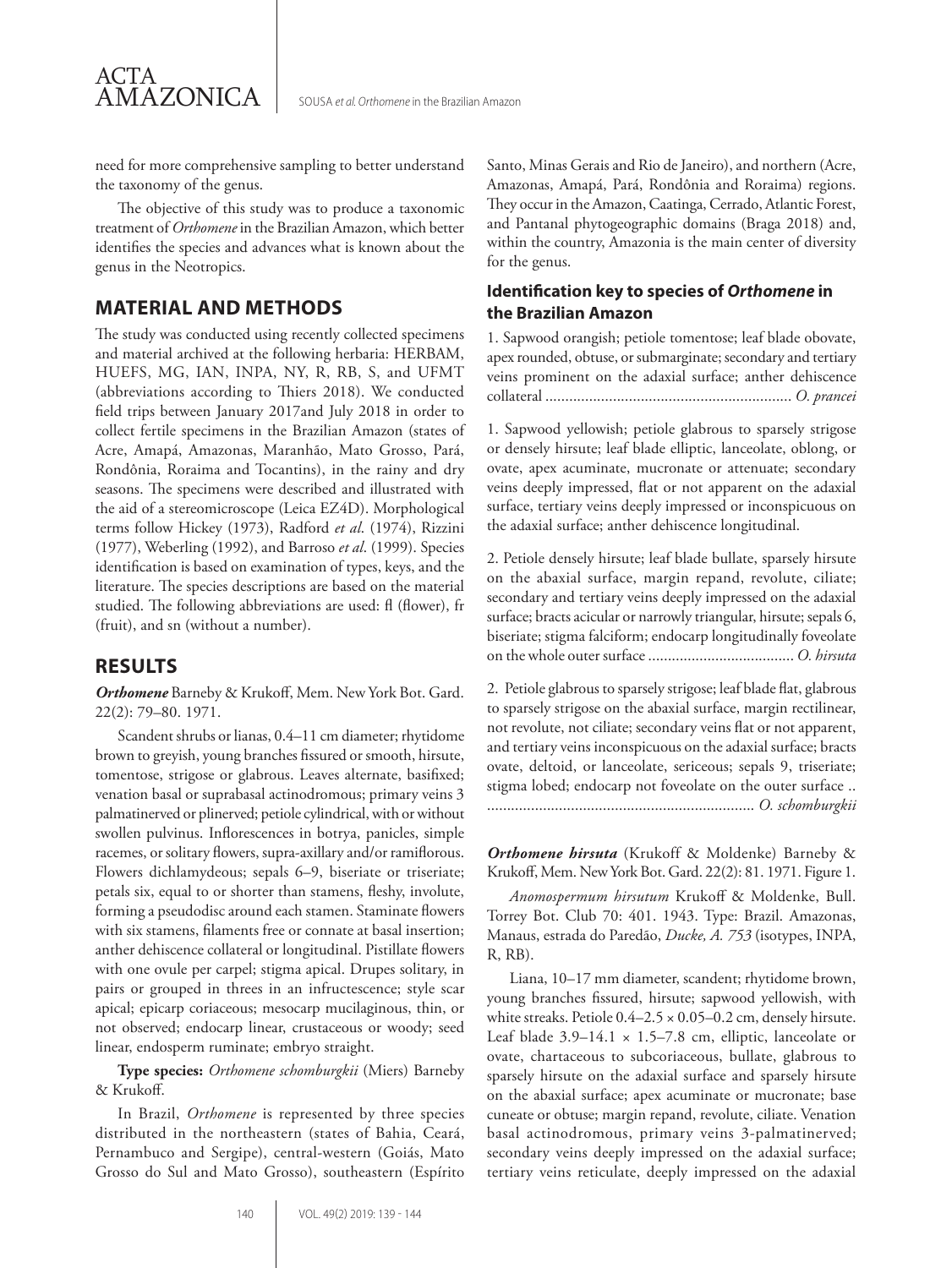

petal and stamen. E. Pistillate flower. F. Detail of flower showing the Carpel. G. Endocarp longitudinally foveolate on outer surface. H. Endocarp in longitudinal section showing the endosperm and the condyle.

surface. Inflorescences in simple racemes, panicles or solitary flower, supraxillary, ramiflorous. Inflorescence bracts 0.5–2.5 × 0.25–0.5 mm, acicular or narrowly triangular, hirsute. Sepals 6, biseriate, 1–6 × 0.3–5.5 mm, deltoid, lanceolate, narrowly triangular, suborbicular or widely elliptic, glabrous or hirsute; petals 1–3 × 1.9–2.9 mm, obdeltoid, cucullate, glabrous. Staminate flowers: filaments free, glabrous, anthers longitudinally dehiscent. Pistillate flowers: staminodes 1.5–3 mm long, linear, glabrous; ovary 0.7–2.5 mm long, ellipsoid or turbinate, glabrous; stigma falciform. Drupes  $1.5-2 \times 0.6-1.1$ cm, ellipsoid, obovoid or subglobous, yellow to orangish when mature, glabrous; endocarp longitudinally foveolate on outer surface.

**Distribution:** *Orthomene hirsuta* is distributed in Venezuela, Peru, and Brazil. In Brazil it occurs in the states of Acre, Amazonas, and Pará (Barneby 2001; Braga 2018; Tropicos 2018). In Brazil it is most common in *terra firme* forest, as cited by Barneby (2001).

**Examined specimens**. **BRAZIL**. **Acre**: Mâncio Lima, estrada do Isaco, 25 Nov 2001, [fr], *T. B. Croat 85740* (NY, RB). **Amazonas**: Cucuí, 20 Nov1941, [fr], *R.L. Fróes 12408*  (NY); Manaus, estrada do Paredão, 14 Jun 1941, [fl], *A. Ducke 753* (INPA, NY, R, RB); Manaus, em direção nordeste de Flores, 21 Dec 1945, [fl], *A. Ducke 1804* (IAN, MG, RB); Manaus-Itacoatiára, Reserva Florestal Adolpho Ducke, Igarapé do Tinga, 08 Dec 1994, [fr], *A. Vicentini et al. 801* (MG); São Gabriel da Cachoeira, próximo ao rio Negro, 02 Oct 1935, [fl], *Ducke, A. s.n.* (NY, RB); São Gabriel da Cachoeira, rio Uaupés, próximo ao porto Juquira, 13 Oct 1944, [fl], *R. L. Fróes 21154* (NY); São Gabriel, próximo ao rio Negro, 30 Apr 1948, [fl], *G. A. Black 2473* (IAN); São Paulo de Olivença, perto da estrada para Bonfim, 16 Aug 1973, [fl & fr], *E. Lleras et al. 17349* (INPA, MG, NY, R, S). **Pará**: rodovia Cuiabá-Santarém, km 1225, 21 Nov 1977, [fr], *G. T. Prance et al. 25604* (MG, NY).

*Orthomene hirsuta* has been collected with flowers in April, June, August, October and December, and with fruits in February, May, August, October and December.

*Orthomene prancei* Barneby & Krukoff, Mem. New York Bot. Gard. 22(2): 81–82. 1971. Type: Brazil. Amazonas: bacia do Rio Urubu. *Prance, G.T. et al. 5011* (holotype, NY; isotype, INPA). Figure 2.

Liana, 4–6 mm diameter, voluble; rhytidome brown, young branches fissured, tomentose; sapwood orangish. Petiole  $0.6-1.5 \times 0.1-0.2$  cm, tomentose. Leaf blade  $5-8.9 \times$ 2.5–5.5 cm, obovate, subcoriaceous, flat, tomentose on both Figure 1. Orthomene hirsuta. A. Branch. B. Bract. C. Staminate flower. D. Involute surfaces; apex rounded, obtuse or submarginate; base cuneate



**Figure 2.** *Orthomene prancei*. A. Fruitful branch. B. Floriferous branch. C. Detail of leaf base showing the venation. D. Flower bud. E. Staminate flower. F. Involute petal and stamen.G. Stamen. H. Drupe.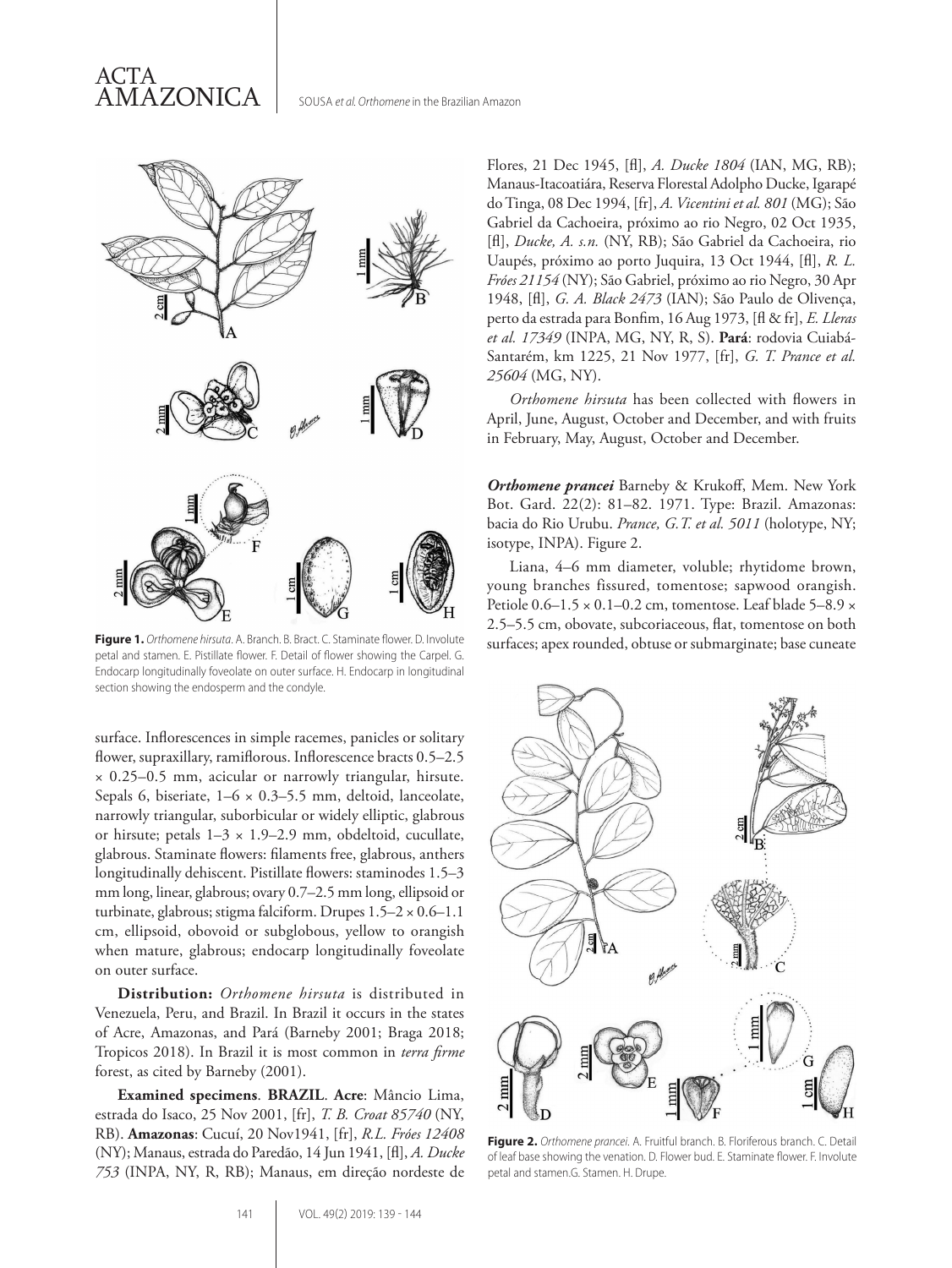

or obtuse; margin repand, revolute, not ciliate. Venation basal actinodromous, primary veins 3-palmatinerved; secondary veins prominent on the adaxial surface; tertiary veins reticulate, prominent on the adaxial surface. Inflorescences in simple racemes, panicles or solitary flower, supraxillary. Inflorescence bracts  $0.5-2 \times 0.5-1$  mm, deltoid, lanceolate or ovate, sericeous. Sepals 9, triseriate, 0.5–3.8 × 0.3–3.6 mm, lanceolate, oblong, ovate or suborbicular, glabrous; petals 0.9–2.5 × 1–3 mm, obdeltoid or obovate, glabrous. Staminate flowers: filaments connate only at the basal point of insertion, glabrous, anthers dehiscence collateral. Pistillate flowers not seen. Drupes  $1.8-2.4 \times 1-1.3$  cm, oblongoid, greenish when immature, glabrous or strigose; endocarp longitudinally foveolate on the outer surface.

**Distribution:** This species is distributed in French Guiana and Brazil. In Brazil it occurs only in the state of Amazonas (Barneby 2002; Barneby and Krukoff 1971; Braga 2018; Tropicos 2018). As mentioned by Barneby (2002), it is found only in terra firme forest.

**Examined specimens**. **Brazil**. **Amazonas**: bacia do Rio Urubu, 06 Jun 1968, [fr], *G. T. Prance et al. 5011* (INPA, NY); Novo Airão, Parque Nacional do Jaú, Campina do Patauá, 02 Sep 1998, [fl], *A. Vicentini et al. 1355* (INPA).

**Additional specimens examined: French Guiana.Saint-Laurent-du-Maroni**: Vicinity of Saül, ca. 10 Km NW from Eaux Claires, between base camp and inselberg, 13 Aug 1993, [fl], *S. A. Mori et al. 23263* (NY).

This species has been collected with flowers in June and with fruits in September.

*Orthomene schomburgkii* (Miers) Barneby & Krukoff, Mem. New York Bot. Gard. 22(2): 80–81. 1971. Figure 3.

*Anomospermum schomburgkii* Miers, Contr. Bot. 3: 71–72. 1871. Type: Guiana. *Schomburgk, R. 833* (holotype, photo MO; isotypes, NY, photos BM, P).

Liana, 0.5–11 mm diameter; rhytidome brown to greyish, young branches fissured or smooth, glabrous or sparsely strigose; sapwood yellowish. Petiole 0.5–2 × 0.05–0.2 cm, glabrous to sparsely strigose. Leaf blade  $4.7-12.8 \times 1.5-5.2$ cm, elliptic, oblong, lanceolate or ovate, chartaceous or coriaceous, flat, glabrous or sparsely strigose on both surfaces; apex acuminate or attenuate; base cuneate or obtuse; margin rectilinear, not revolute, not ciliate. Venation basal or suprabasal actinodromous, primary veins 3-palmatinerved or plinerved; secondary veins flat or not apparent on the adaxial surface; tertiary veins reticulate, inconspicuous on the adaxial surface. Inflorescences in botryum, simple racemes, panicles or solitary flower, supraxillary, ramiflorous. Inflorescence bracts  $0.3-2.1 \times 0.25-0.7$  mm, deltoid, lanceolate or ovate, sericeous. Sepals 9, tirseriate,  $0.4-5 \times 0.3-4.8$  mm, cucullate, deltoid, elliptic, obovate, suborbicular or ovate, glabrous



**Figure 3.** *Orthomene schomburgkii*. A. Branch. B. Bract. C. Staminate flower. D. Involute petal and stamen. E. Stamen. F. Pistillate flower. G. Gynoecium. H. Drupe in longitudinal section showing the endosperm and the condyle. I. Endocarp.

or sparsely strigose to sericeous; petals  $0.4-2.5 \times 0.25-2.5$ mm, obdeltoid, glabrous. Staminate flowers: filaments free, glabrous, anthers longitudinally dehiscent. Pistillate flowers: staminodes 1.3–1.7 mm long, linear, glabrous; ovary 0.7–2.5 mm long, ellipsoid or obovoid, glabrous; stigma lobed. Drupes  $1.4-3.6 \times 0.9-1.7$  cm, ellipsoid or oblongoid, orangish, glabrous; endocarp not foveolate on the outer surface.

**Distribution:** *Orthomene schomburgkii* is one of the most widely distributed species of the genus and occurs in Panama, Colombia, Venezuela, Trinidad and Tobago, Guyana, Suriname, French Guiana, Ecuador, Peru, Bolivia, the Antilles, and Brazil. In Brazil it is found in the states of Acre, Amazonas, Amapá, Pará, Rondônia, Roraima, Bahia, Ceará, Pernambuco, Sergipe, Mato Grosso do Sul, Mato Grosso, Espírito Santo, Minas Gerais, and Rio de Janeiro (Barneby and Krukoff 1971; Braga 2018; Tropicos 2018; Ortiz 2011). This species is adapted to diverse environments, such as restinga, cerrado (sensu stricto), savanna, and the following forest types: terra firme, floodplain forest (várzea and igapó), riparian, seasonal, perennial hygrophilous, and dense ombrophilous (Braga 2018).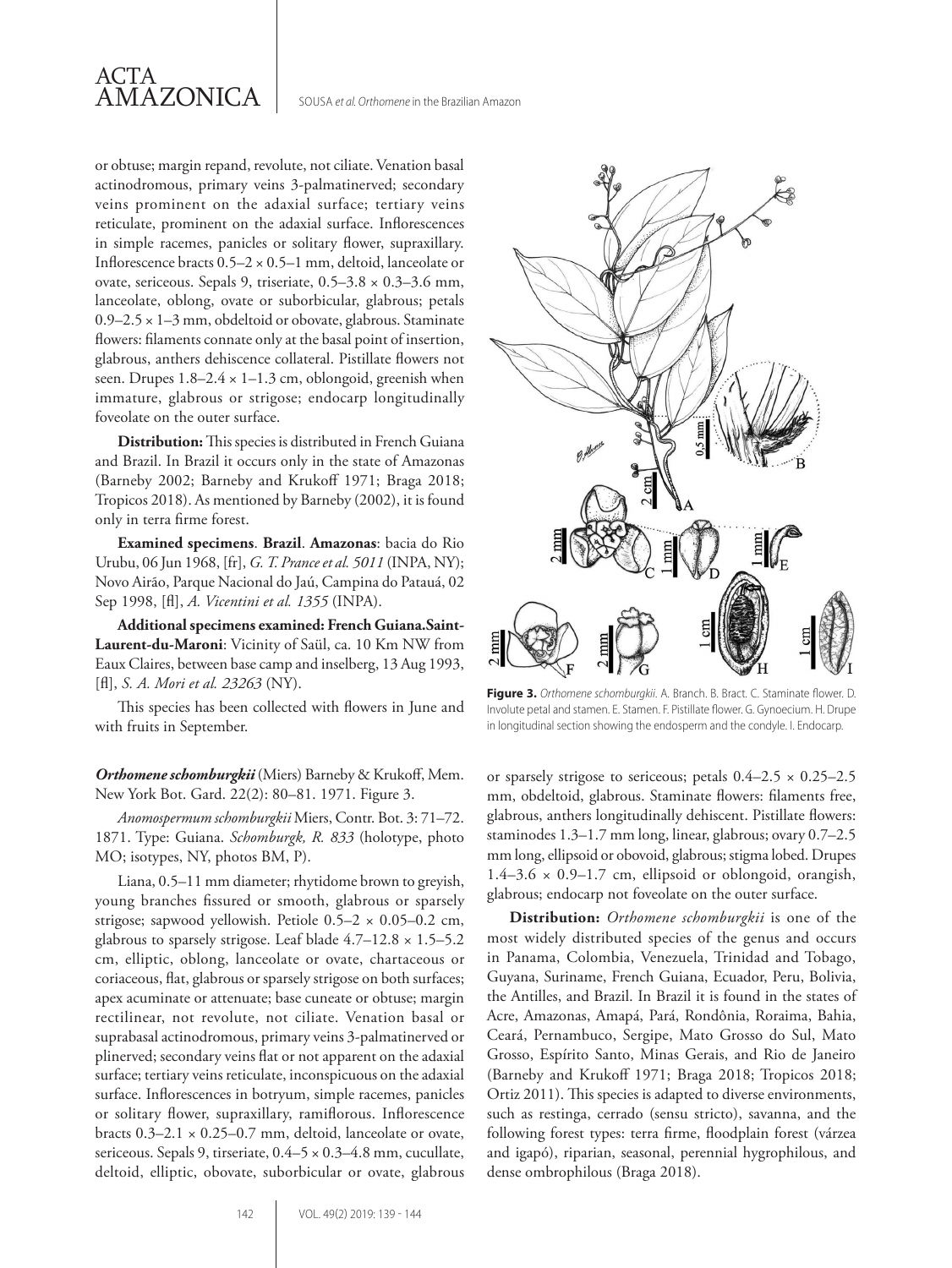

SOUSA *et al. Orthomene* in the Brazilian Amazon

**Examined specimens. BRAZIL**. **Acre**: Plácido de Castro, próximo ao igarpé Visionário, 05 Feb 2000, [fr], *I. S. Rivero et al. 377* (NY); Rio Juruá-Mirim, próximo à Porangaba, 17 May 1971, [fl], *P. J. M. Mass et al. 13073* (MG, NY). **Amapá**: Laranjal do Jari, ao longo do Rio Jari, 04 Jun 2010, [fr], *E. S. Leal* & *R. C. Forzza 248* (MG, RB); Rio Araguari, 02 Oct 1961, [fl], *J. M. Pires et al. 51479* (IAN, MG, NY). **Amazonas**: alto rio Negro, 15 Aug 1996, [fr.], *P. Acevedo-Rdgz. et al. 8322* (NY); alto rio Aracá, 30 Oct 1952, [fl], *R. L. Fróes*  & *G. Addison 29190* (IAN); Barcelos, 07 Sep 1962, [fl], *A. P. Duarte 7166* (NY, RB); Boa Vista do Ramos, margem do rio Negro, 29 Sep 1947, [fl], *R. L. Fróes 22480* (IAN, NY); desembocadura do rio Uaupés, próximo à ilha das Flores, 01 May 1947, [fl], *J. M. Pires 340* (IAN, NY); Itapiranga, margem direita do rio Pitinga, 24 Aug 1979, [fl], *C. A. Cidet al. 660* (MG, NY, RB); Lábrea, igarapé Puciari, 02 Jul 1971, [fl], *G. T. Prance et al. 13866* (NY); Presidente Figueiredo, ao longo do rio Pitinga, próximo a represa de Balbina, 08 Jul 1986, [fl], *W. Thomas et al. 5392* (NY); rio dos Pombos, 20 Jun 1979, [fl], *C. E. Calderón et al. 2629* (NY); rio Negro, próximo ao porto Curucuhy, 06 Oct 1945, [fl], *R. L. Fróes 21108* (IAN, NY); rio Negro, entre as ilhas Uabetuba e da Silva, 14 Oct 1971, [fl], *G. T. Prance et al. 15215* (MG, NY); rio Negro, cerca de 30 km acima do rio Marié, próximo à vila Macobeta, 09 Sep 1979, [fl], *K. Kubitzki et al. 213* (MG, NY); rio Padauiri, próximo à margem do rio Negro, 07 Oct 1947, [fl], *R. L. Fróes 22554* (IAN); São Gabriel da Cachoeira, Camanaús, 30 Oct 1978, [fr], *O. C. Nascimento 828* (MG, NY); São Gabriel da Cachoeira, confluência com o rio Uaupés, 17 Oct 1987, [fl], *D. C. Daly et al. 5437* (MG, NY, RB); São Paulo de Olivença, 16 Aug 1973, [fl], *E. Lleraset al. 17310* (MG, NY); Uaupés, margem do rio Negro, 12 Oct 1962, [fl], *E. Oliveira 2262* (IAN). **Mato Grosso**: Alta Floresta, Ilha Ariosto da Riva, 16 Dec 2006, [fr], *D. Sasaki 1284* (INPA, HERBAM); Juruena, margem do rio Juruena, 10 Jul 1997, [fl], *V. C. Souza et al. 18599* (UFMT). **Pará**: Juruti, 02 Jun 2014, [fl], *R. P. Salomão et al. 1358* (MG); Marituba, mata da Pirelli, próximo à fazenda Uriboca, Aug 1958, [fl], *J. M. Pires 7074* (IAN); Melgaço, Flona de Caxiuanã, rio Curuá, 23 Jul 2007, [fl], *M. M. Félix-da-Silva et al.* 307 (MG); região do rio Capim, próximo ao rio Candiru-Açú, 22 Aug 1957, [fl], *R. L. Fróes 33591* (IAN, NY); Santarém, margem esquerda do rio Curuá-Una, 10 Oct 2013, [fr], *J. S. Sousa 555* (MG); Santarém, próximo à cachoeira do Palhão, 11 Oct 2013, [fr], *J. S. Sousa 556* (MG). **Rondônia**: Pimenta Bueno, margem do rio Comemoração, 22 Jun 1998, [fl], *I. Miranda 1899* (MG); Porto Velho, margem esquerda do rio Cutia, 15 Feb 2012, [fr], *G. Pereira-Silva et al. 16107* (HUEFS). **Roraima**: margem do rio Mucajaí, 20 Mar 1971, [fr],*G. T. Prance et al. 11148* (MG, NY); margem do rio Mucajaí, 22 Mar 1971, [fr], *G.T. Prance et al. 11181*(MG, NY).

Flowers have been collected every month except February and April, and fruits have been collected throughout the year.

# **DISCUSSION**

*Orthomene* differs from other genera of Anomospermeae by its linear endocarp and seed, apical style scar on the fruit, and straight embryo. Fruit characters were also used by Barneby and Krukoff (1971) to split the genus from *Anomospermum* because it is difficult to separate these taxa using vegetative characters and staminate flowers. The latter authors clearly showed that the drupe of *Orthomene* differs from those of Anomospermum because of its sub-asymmetric insertion on the pedicel (Figure 2H), apical style scar, ellipsoid endocarp, straight embryo, and condyle located vertically along the axis of the seed. *Anomospermum* has markedly asymmetric pedicel insertion, subapical style scar, endocarp curved in the shape of a "J," curved embryo, and condyle located horizontally along the axis of the seed.

*Orthomene hirsuta* was first described by Krukoff and Moldenke (1943) as belonging to *Anomospermum*. Subsequently, Barneby and Krukoff (1971) transferred *Anomospermum hirsutum* to *Orthomene*, based on fruit characters, and established the combination *Orthomene hirsuta*. According to the latter authors, *O. hirsuta* is similar to *O. prancei*, and, although these species are difficult to differentiate by the fruits, they can be easily distinguished by vegetative characters. For example, the former has an elliptic or ovate, bullate leaf blade, with an acuminate apex, and hirsute petiole, whereas the latter has an obovate, essentially flat leaf blade, with an obtuse apex, and setulose petiole. In addition to these differentiating characters, which were corroborated in the present study, we observed that *O. hirsuta* has yellowish sapwood and *O. prancei* has orangish sapwood.

In addition to the vegetative characters described for *O. hirsuta* in the present treatment, *O. prancei* can be distinguished by reproductive characters that are based on two collections that can be examined (one with fruit in NY, the other with staminate flowers in the INPA herbarium). According to this material, *O. prancei* has ovate or lanceolate, sericeous inflorescence bracts, internal sepals that are not cucullate, and anthers with collateral dehiscence, whereas *O. hirsuta* has acicular or narrowly triangular, hirsute bracts, at least one cucullate internal sepal, and anthers with longitudinal dehiscence.

According to the key in Barneby and Krukoff (1971), *Orthomene schomburgkii* differs from the other species of the genus by its glabrous to glabrescent branches, flat leaf blade, and smooth testa of the endocarp (not foveolate). These characters overlap with those of *O. verruculosa*, although the subsessile fruit, strigose epicarp, and imperceptible veins on the adaxial surface distinguish *O. verruculosa* from *O. schomburgkii,* which has a fruit raised on a slender pedicel, glabrous epicarp, and conspicuous primary and secondary veins on the adaxial surface. Based on the taxonomic treatment by Ortiz (2011), *O. schomburgkii* differs from *Anomospermum andersonii* and *A. reticulatum* by the seed and embryo structure, since they are straight in the first species and cited as curved in *Anomospermum*. In the Brazilian specimens of *O. schomburgkii* examined in here, there were also three